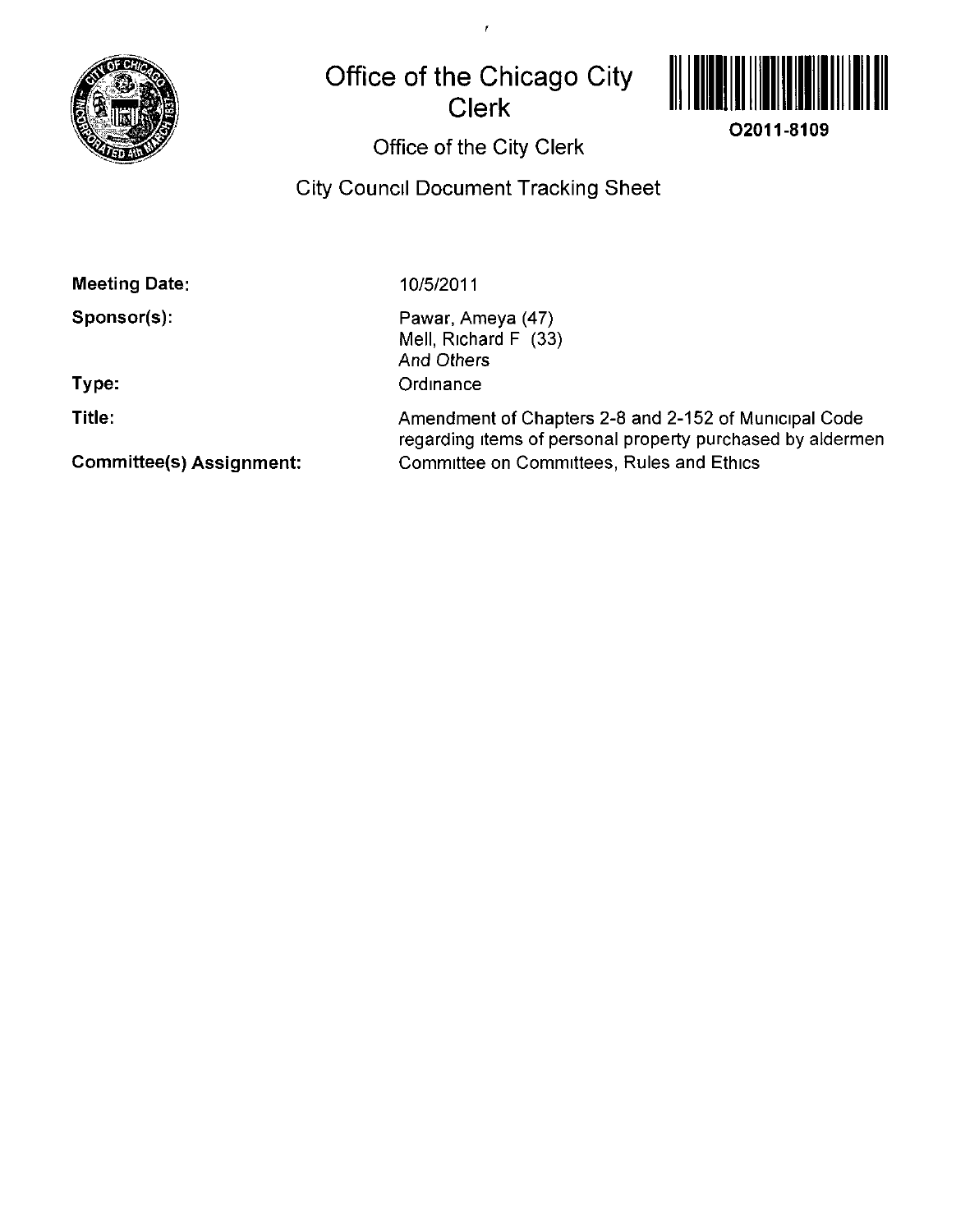City Council Meeting October 5, 2011 Committee on Committees, Rules, and Ethics

## ORDINANC E

### BE IT ORDAINED BY THE CITY COUNCIL OF THE CITY OF CHICAGO.

SECTION 1. Chapter 2-8 of the Municipal Code of Chicago is amended by adding the language underscored, and by adding a new Section 2-8-115, as follows

## **2-8-110 Term of office.**

(a) All items of personal property purchased by an alderman from his or her aldermanic contingency expense allowance are the property of the City of Chicago and are to be returned to the City of Chicago when no longer used by an alderman or an alderman's staff in connection with the performance ofthe alderman's official duties. In the event of a vacancy or change in the office of an alderman, any personal property purchased with city funds in the possession of the vacating alderman shall transfer to the alderman's successor If the successor alderman determines that use of any such personal property is no longer necessary then such personal property shall be transferred to the committee on committees, rules and ethics, and if not wanted by any other alderman, then to the department of general services for treatment as surplus or salvage property.

(b) If on the one hundred twentieth day after the end of the prior calendar year any unexpended funds remain in an alderman's aldermanic contingency account such unexpended funds shail be returned as property of the City of Chicago and shall be remitted to the comptroller of the City of Chicago by the alderman within 10 days thereafter.

(c) Anv person who knowingly violates this section is liable for a fine of not less than  $$100$  and not more than  $$200$ . Each day that a violation of this section continues shall constitute a separate and distinct offense.

#### **2-8-115 Aldermen-Elect.**

(a) As used in this section, "alderman-elect" means a candidate for the office of alderman who has been proclaimed by the election authority, after completion of the canvass of votes, to have been elected to that office, but who has not vet begun his or her first term of office as alderman of any ward of the city.

(b) Every head of a department, board or other agency of the city shall designate an officer or employee ofthe department, board or other agencv to serve as liaison to each alderman-elect The designated person shall provide each alderman-eiect with general information about the department, board or other agency as it relates to the duties of the office of alderman, and shall provide the aldcrman-elect with such other information about the department, board or other agencv relating to the duties of the office of alderman that the alderman-elect reasonably requests.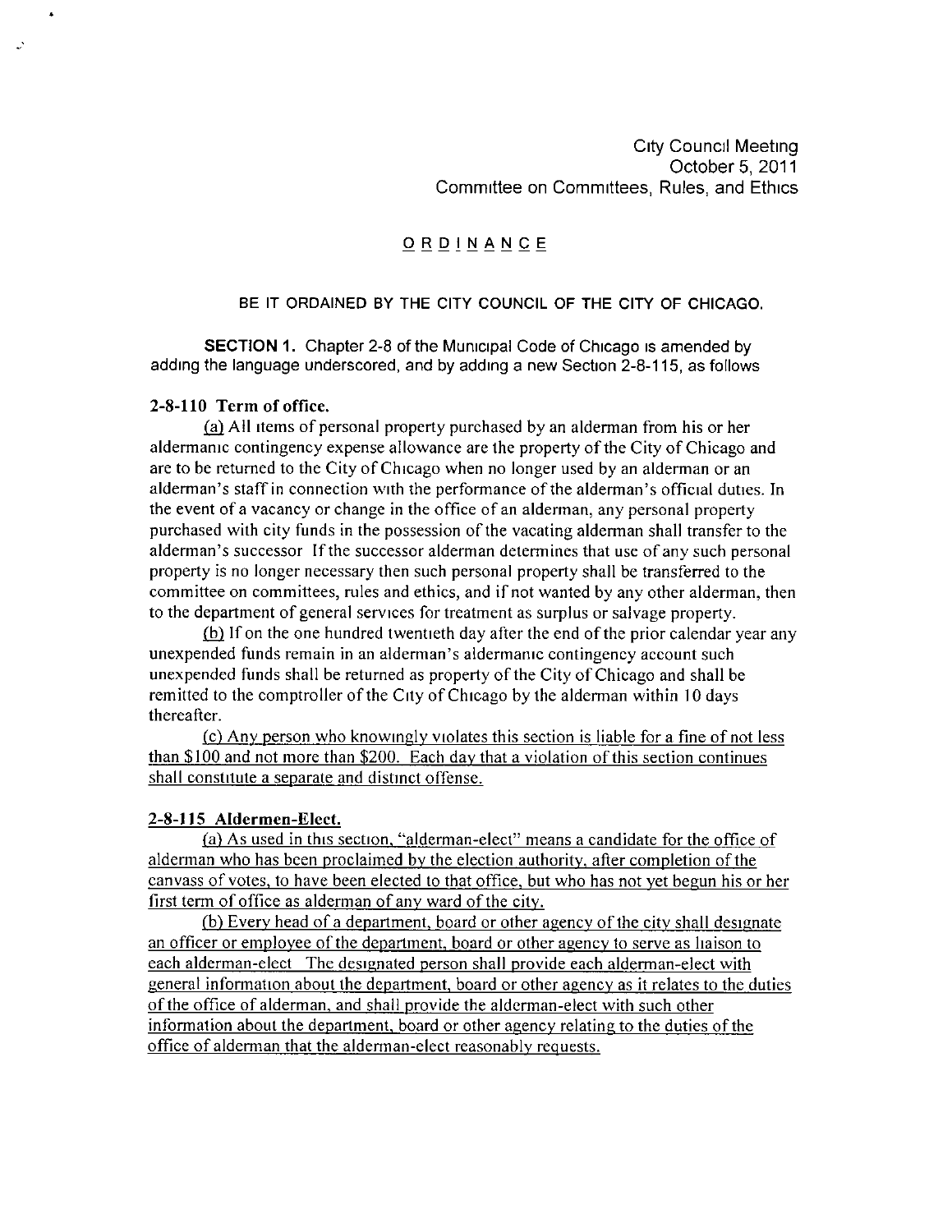SECTION 2. Section 2-152 of the Municipal Code of Chicago is amended by deleting the language struck through and by adding the language underscored as follows

#### **2-152-030 Delivery of property to successor.**

Every person retiring from office after having been an officer of the city shall, within five days after notification and request, deliver to his successor in office all property, books and effects of every description, including email accounts, in his possession belonging to the city or appertaining to his office, under a penalty of not less than \$50.00 \$100.00 or more than \$200.00 for each offense, in addition to liability for all damages caused by the violation pursuant to Section 3.1-10-35 of the Illinois Municipal Code, as amended, codified at 65 ILCS 5/3.1-10-35. Each day that a violation of this section continues shall constitute a separate and distinct offense.

SECTION 3. This ordinance shall take effect 10 days after its passage and publication

Ameya Pawar Alderman, 47<sup>th</sup> Ward

Richard Mell Alderman, 33<sup>rd</sup> Ward

(WHARO 41

appleman 46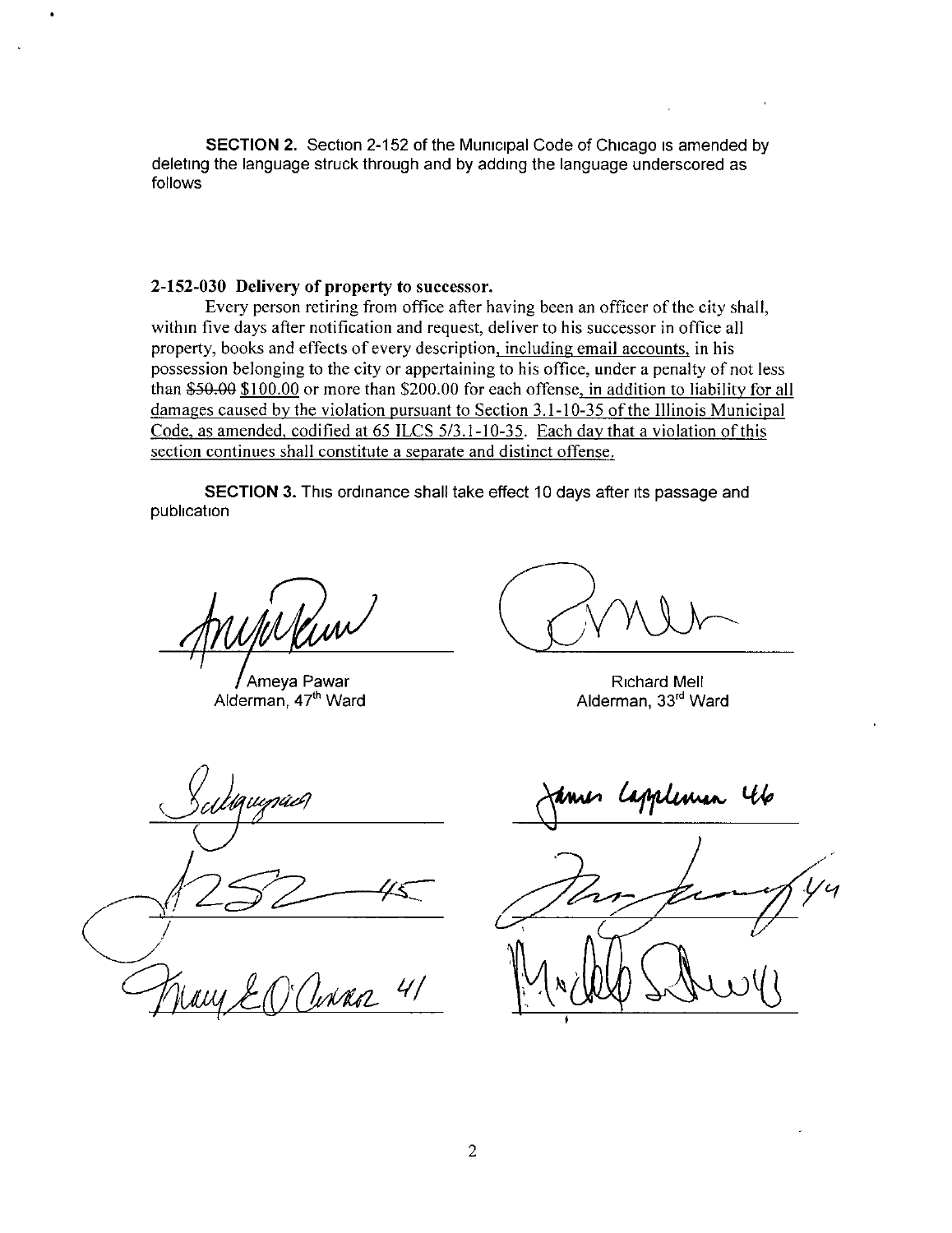$\frac{1}{2}\sum_{i=1}^{n}\frac{1}{2}\sum_{j=1}^{n}\frac{1}{2} \sum_{j=1}^{n}\frac{1}{2} \sum_{j=1}^{n}\frac{1}{2} \sum_{j=1}^{n}\frac{1}{2} \sum_{j=1}^{n}\frac{1}{2} \sum_{j=1}^{n}\frac{1}{2} \sum_{j=1}^{n}\frac{1}{2} \sum_{j=1}^{n}\frac{1}{2} \sum_{j=1}^{n}\frac{1}{2} \sum_{j=1}^{n}\frac{1}{2} \sum_{j=1}^{n}\frac{1}{2} \sum_{j=1}^{n}\frac{1}{2} \sum_{j=1}$ 

 $\mathcal{L}^{\text{max}}_{\text{max}}$  and  $\mathcal{L}^{\text{max}}_{\text{max}}$ 

 $\mathcal{L}^{(1)}$  .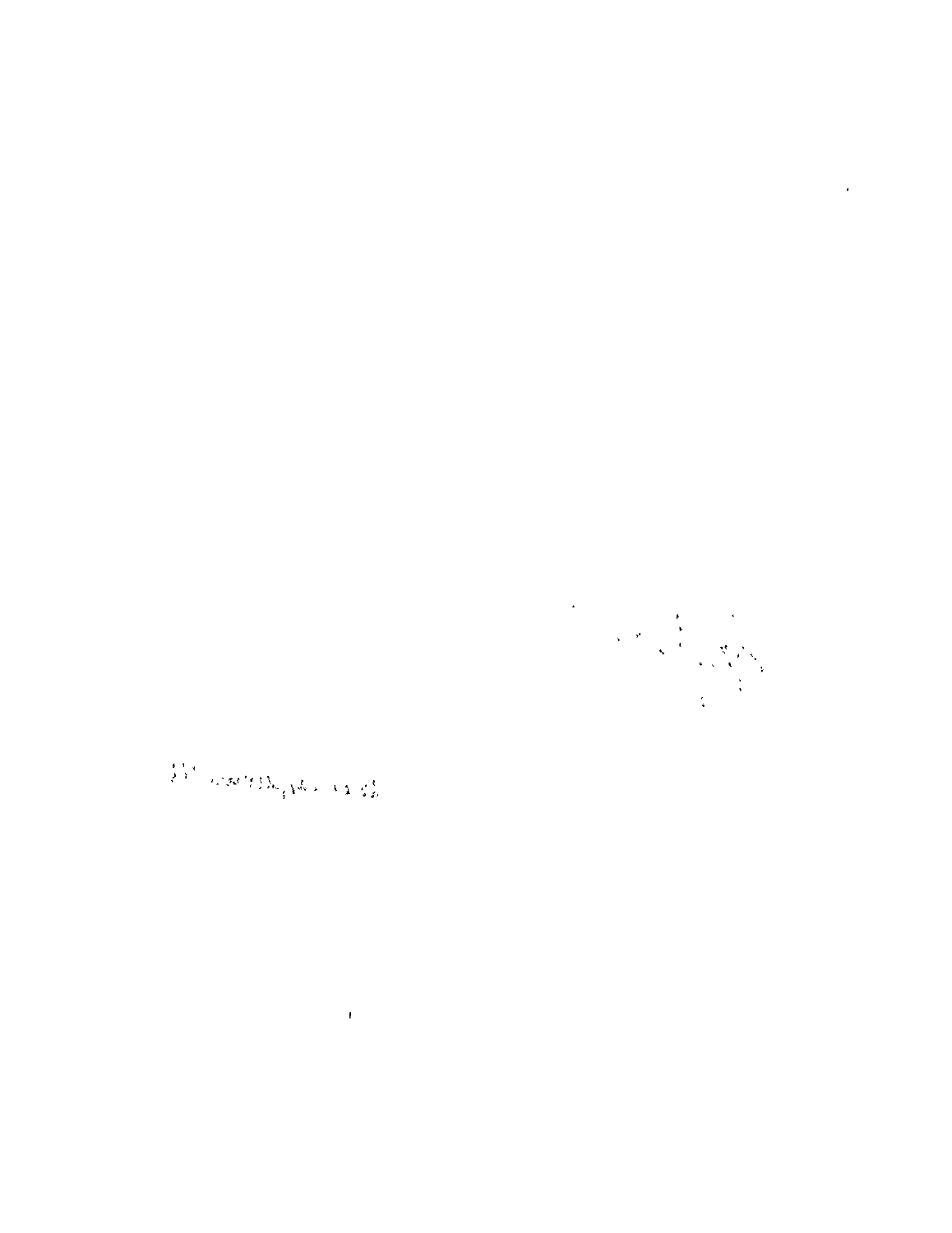

- Thebelse Speaks 30+H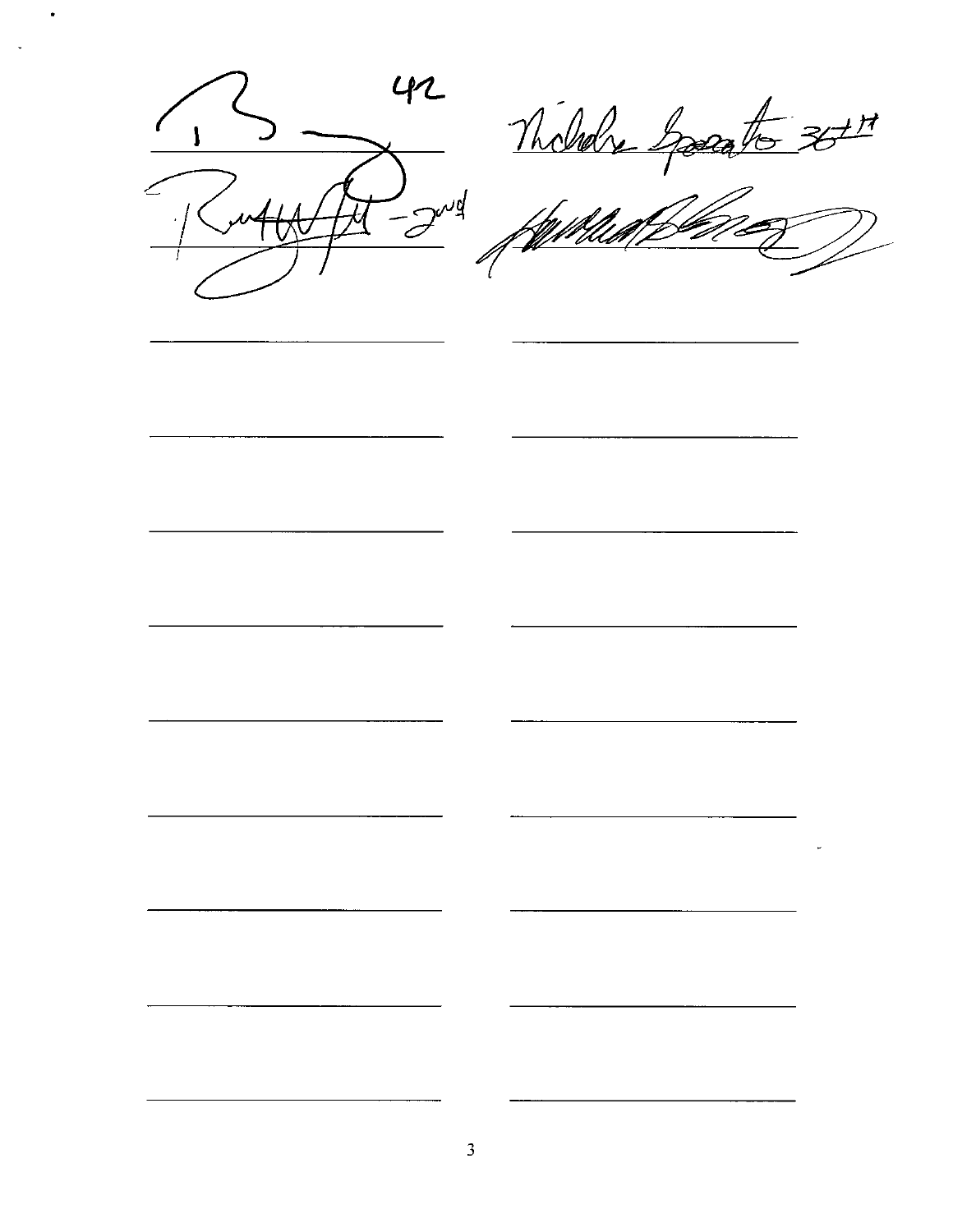$\sum_{i=1}^n \sum_{j=1}^n \sum_{j=1}^n \sum_{j=1}^n \sum_{j=1}^n \sum_{j=1}^n \sum_{j=1}^n \sum_{j=1}^n \sum_{j=1}^n \sum_{j=1}^n \sum_{j=1}^n \sum_{j=1}^n \sum_{j=1}^n \sum_{j=1}^n \sum_{j=1}^n \sum_{j=1}^n \sum_{j=1}^n \sum_{j=1}^n \sum_{j=1}^n \sum_{j=1}^n \sum_{j=1}^n \sum_{j=1}^n \sum_{j=1}^n \sum_{j=1}^n \sum_{j$  $\label{eq:2.1} \frac{1}{2} \int_{-\infty}^{\infty} \frac{1}{2} \left( \frac{1}{2} \int_{-\infty}^{\infty} \frac{1}{2} \left( \frac{1}{2} \int_{-\infty}^{\infty} \frac{1}{2} \left( \frac{1}{2} \int_{-\infty}^{\infty} \frac{1}{2} \right) \right) \, d\mu \right) \, d\mu$ 

 $\label{eq:2.1} \frac{1}{\sqrt{2}}\int_{\mathbb{R}^3} \frac{1}{\sqrt{2}}\left(\frac{1}{\sqrt{2}}\right)^2\frac{1}{\sqrt{2}}\left(\frac{1}{\sqrt{2}}\right)^2\frac{1}{\sqrt{2}}\left(\frac{1}{\sqrt{2}}\right)^2.$  $\label{eq:2.1} \mathcal{L}(\mathcal{L}^{\text{max}}_{\text{max}}(\mathcal{L}^{\text{max}}_{\text{max}}(\mathcal{L}^{\text{max}}_{\text{max}}(\mathcal{L}^{\text{max}}_{\text{max}})))$ 

 $\label{eq:2} \frac{1}{\sqrt{2}}\sum_{i=1}^N\frac{1}{\sqrt{2}}\sum_{i=1}^N\frac{1}{\sqrt{2}}\sum_{i=1}^N\frac{1}{\sqrt{2}}\sum_{i=1}^N\frac{1}{\sqrt{2}}\sum_{i=1}^N\frac{1}{\sqrt{2}}\sum_{i=1}^N\frac{1}{\sqrt{2}}\sum_{i=1}^N\frac{1}{\sqrt{2}}\sum_{i=1}^N\frac{1}{\sqrt{2}}\sum_{i=1}^N\frac{1}{\sqrt{2}}\sum_{i=1}^N\frac{1}{\sqrt{2}}\sum_{i=1}^N\frac{1$